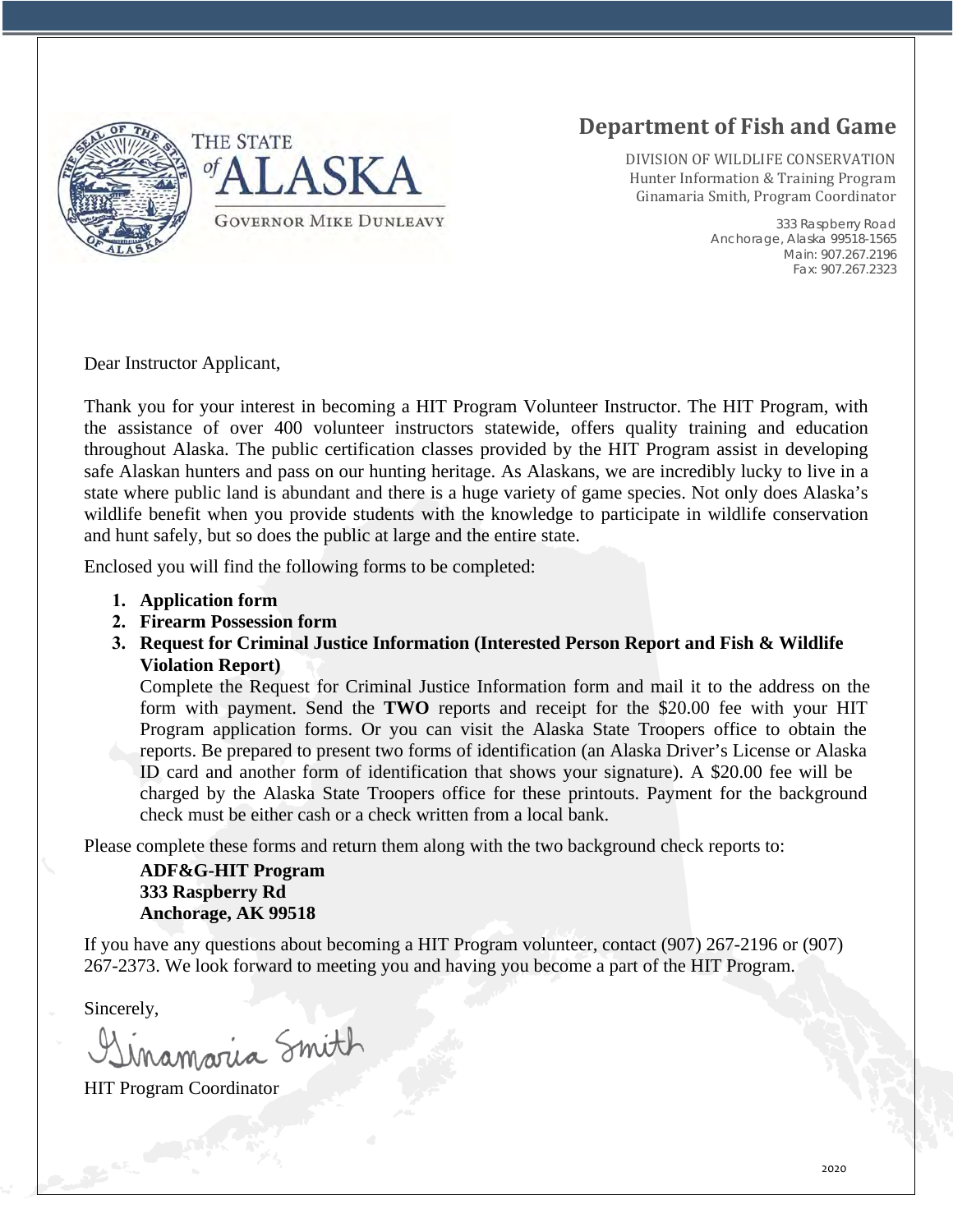## **APPLICATION PROCEDURE HUNTER, BOWHUNTER, CROSSBOW, & MUZZLELOADER EDUCATION VOLUNTEER INSTRUCTOR**

The following items are required to become a Volunteer Instructor for the ADF&G HIT Program:

#### 1. **Application form**

- 2. **Firearm Possession form**
- 3. **Criminal History Background Check**

### **A)** *Interested Person Report* **AND**

### **B)** *Fish and Wildlife Violation Report*

Complete the Request for Criminal Justice Information form and mail it to the address on the form with payment. Send the **TWO** reports and receipt for the \$20.00 fee with your HIT Program application forms. Or you can visit the Alaska State Troopers office to obtain the reports. Be prepared to present two forms of identification (an Alaska Driver's License or Alaska I. D. card and another form of identification that shows your signature). A \$20.00 fee will be charged by the Alaska State Troopers office for these printouts. Payment for the background check must be either cash or a check written from a local bank.

#### 4. **Photocopy of Hunter, Bowhunter, Crossbow, or Muzzleloader Education student certification**

It is the policy of the HIT Program to require student certification in your chosen discipline before applying for instructor certification. A copy of your student certification card must be attached to your completed application form if it is from another state. If you do not have your student certification, it will be necessary for you to complete this in conjunction with the instructor training. We will provide details of the student certification upon receipt of your instructor application.

#### 5. **Instructor Policy & In-Service Training**

The Policy Training lasts approximately 3 hours and the In-Service lasts approximately 8 hours. These trainings are regularly scheduled around the state and travel costs are covered by the HIT Program upon approval.

#### **6. Assist with a Class**

Assist with instructing a class so you can meet other instructors and learn from their experience.

#### **Return all application materials to:**

**ADF&G-HIT Program 333 Raspberry Road Anchorage, AK 99518**

For further information or assistance: **ANCHORAGE (Statewide Office): (907) 267-2373 or dfg.dwc.hitprogram@alaska.gov**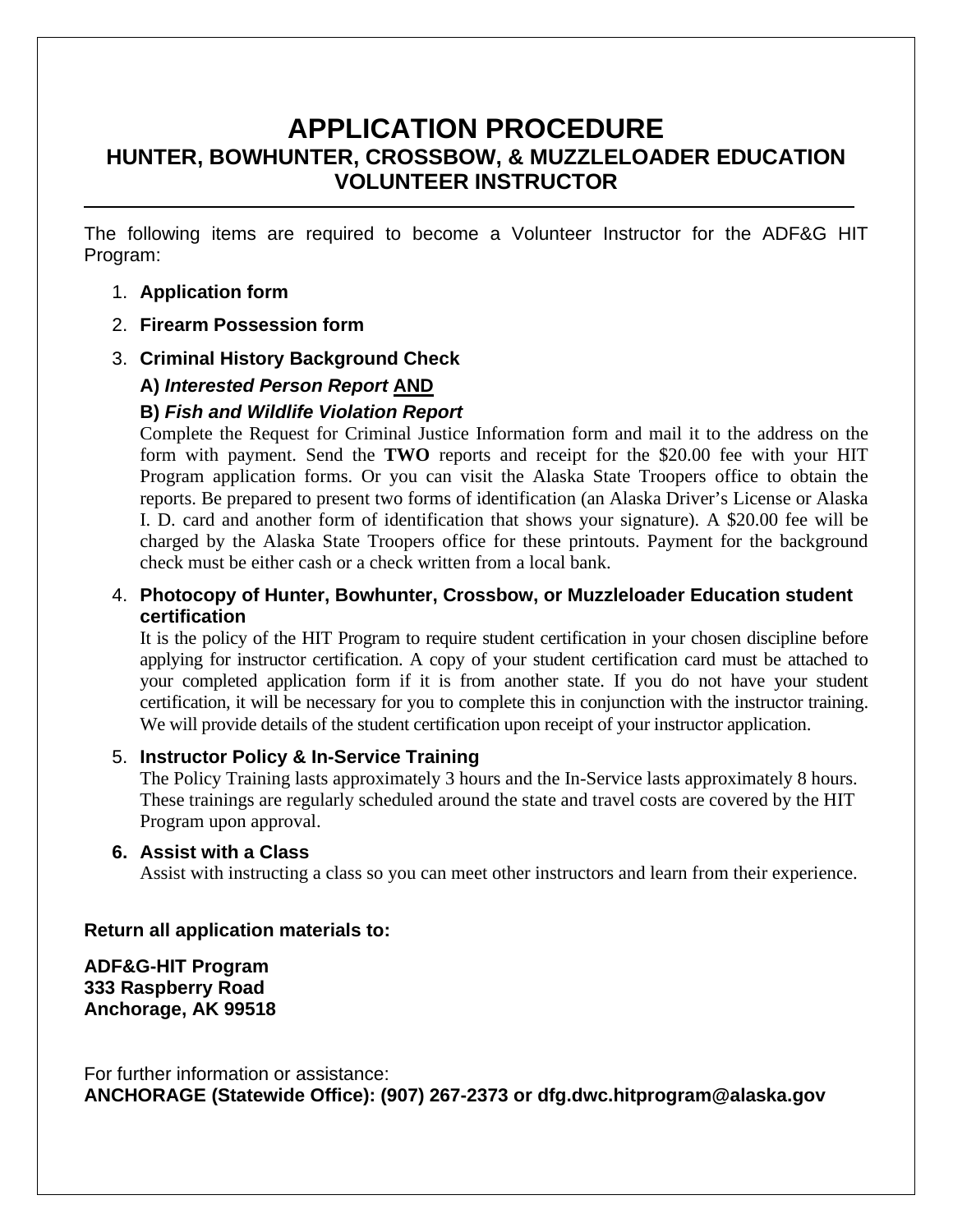| <b>Alaska Department of Fish &amp; Game</b><br><b>Hunter Information &amp; Training Program</b>                                                                                                                                                                                                                                                                                                                                                                                                                                                                                         |                                                                                                         |  |                                       |                                                                                                                                                                                                                                                                                                                                                                                                                                                                                                                                                                                                                                                                                                                                                                             |  |  |
|-----------------------------------------------------------------------------------------------------------------------------------------------------------------------------------------------------------------------------------------------------------------------------------------------------------------------------------------------------------------------------------------------------------------------------------------------------------------------------------------------------------------------------------------------------------------------------------------|---------------------------------------------------------------------------------------------------------|--|---------------------------------------|-----------------------------------------------------------------------------------------------------------------------------------------------------------------------------------------------------------------------------------------------------------------------------------------------------------------------------------------------------------------------------------------------------------------------------------------------------------------------------------------------------------------------------------------------------------------------------------------------------------------------------------------------------------------------------------------------------------------------------------------------------------------------------|--|--|
| <b>Volunteer Instructor Application</b><br>IF FISH & GAME                                                                                                                                                                                                                                                                                                                                                                                                                                                                                                                               |                                                                                                         |  |                                       |                                                                                                                                                                                                                                                                                                                                                                                                                                                                                                                                                                                                                                                                                                                                                                             |  |  |
|                                                                                                                                                                                                                                                                                                                                                                                                                                                                                                                                                                                         | I am interested in becoming a <i>(check all that apply)</i> :                                           |  |                                       |                                                                                                                                                                                                                                                                                                                                                                                                                                                                                                                                                                                                                                                                                                                                                                             |  |  |
| ப                                                                                                                                                                                                                                                                                                                                                                                                                                                                                                                                                                                       | Hunter education instructor                                                                             |  | $\Box$ Bowhunter education instructor |                                                                                                                                                                                                                                                                                                                                                                                                                                                                                                                                                                                                                                                                                                                                                                             |  |  |
| □                                                                                                                                                                                                                                                                                                                                                                                                                                                                                                                                                                                       | Muzzleloader education instructor                                                                       |  | $\Box$ Crossbow education instructor  |                                                                                                                                                                                                                                                                                                                                                                                                                                                                                                                                                                                                                                                                                                                                                                             |  |  |
|                                                                                                                                                                                                                                                                                                                                                                                                                                                                                                                                                                                         |                                                                                                         |  |                                       | Name $\frac{1}{(Last)}$ (First) (Middle) Date of Birth $\frac{1}{(mm/dd/yyyy)}$ SS#                                                                                                                                                                                                                                                                                                                                                                                                                                                                                                                                                                                                                                                                                         |  |  |
|                                                                                                                                                                                                                                                                                                                                                                                                                                                                                                                                                                                         |                                                                                                         |  |                                       |                                                                                                                                                                                                                                                                                                                                                                                                                                                                                                                                                                                                                                                                                                                                                                             |  |  |
|                                                                                                                                                                                                                                                                                                                                                                                                                                                                                                                                                                                         |                                                                                                         |  |                                       |                                                                                                                                                                                                                                                                                                                                                                                                                                                                                                                                                                                                                                                                                                                                                                             |  |  |
|                                                                                                                                                                                                                                                                                                                                                                                                                                                                                                                                                                                         |                                                                                                         |  |                                       | $\begin{tabular}{c} \textbf{Telephone} \end{tabular} \begin{tabular}{c} \textbf{C} = \textbf{C} \end{tabular} \begin{tabular}{c} \textbf{C} = \textbf{C} \end{tabular} \begin{tabular}{c} \textbf{C} = \textbf{C} \end{tabular} \begin{tabular}{c} \textbf{C} = \textbf{C} \end{tabular} \begin{tabular}{c} \textbf{C} = \textbf{C} \end{tabular} \begin{tabular}{c} \textbf{C} = \textbf{C} \end{tabular} \begin{tabular}{c} \textbf{C} = \textbf{C} \end{tabular} \begin{tabular}{c} \$                                                                                                                                                                                                                                                                                   |  |  |
|                                                                                                                                                                                                                                                                                                                                                                                                                                                                                                                                                                                         |                                                                                                         |  |                                       |                                                                                                                                                                                                                                                                                                                                                                                                                                                                                                                                                                                                                                                                                                                                                                             |  |  |
|                                                                                                                                                                                                                                                                                                                                                                                                                                                                                                                                                                                         |                                                                                                         |  |                                       |                                                                                                                                                                                                                                                                                                                                                                                                                                                                                                                                                                                                                                                                                                                                                                             |  |  |
| I have successfully completed a (check all that apply):<br>$\Box$ Bowhunter education course $AK#$ [ <i>f</i> you were not certified in Alaska, please include a copy of<br>$your$ certification card $(s)$ with your application materials.<br>Have you ever been cited for a violation of state or federal wildlife laws? YES NO<br>Have you ever been convicted of a misdemeanor or felony? YES NO<br>If yes, please describe the circumstances in detail on a separate sheet.<br>Briefly describe any teaching or public speaking experience that you have. Use a separate sheet if |                                                                                                         |  |                                       |                                                                                                                                                                                                                                                                                                                                                                                                                                                                                                                                                                                                                                                                                                                                                                             |  |  |
|                                                                                                                                                                                                                                                                                                                                                                                                                                                                                                                                                                                         | List any qualifications, experience, special skills, or club memberships pertinent to being a volunteer |  |                                       |                                                                                                                                                                                                                                                                                                                                                                                                                                                                                                                                                                                                                                                                                                                                                                             |  |  |
|                                                                                                                                                                                                                                                                                                                                                                                                                                                                                                                                                                                         | I learned about becoming a volunteer instructor (you can check more than one):                          |  |                                       |                                                                                                                                                                                                                                                                                                                                                                                                                                                                                                                                                                                                                                                                                                                                                                             |  |  |
|                                                                                                                                                                                                                                                                                                                                                                                                                                                                                                                                                                                         | $\Box$ During a certification course                                                                    |  | $\Box$ From the ADF&G website         |                                                                                                                                                                                                                                                                                                                                                                                                                                                                                                                                                                                                                                                                                                                                                                             |  |  |
| $\Box$ From a friend                                                                                                                                                                                                                                                                                                                                                                                                                                                                                                                                                                    |                                                                                                         |  | $\Box$ Other                          |                                                                                                                                                                                                                                                                                                                                                                                                                                                                                                                                                                                                                                                                                                                                                                             |  |  |
|                                                                                                                                                                                                                                                                                                                                                                                                                                                                                                                                                                                         | conditions set forth above and outlined in the program manual.                                          |  |                                       | If accepted as a volunteer instructor for the HIT Program, I agree to conduct classes and support the program in accordance<br>with the policies and standards set forth in the program manual. I certify I have not committed a misdemeanor, felony, or<br>crime of moral turpitude. I understand I must furnish the ADF&G with a copy of my personal history background obtained<br>from either the Alaska State Troopers or the local police department. Any misrepresentation, false statements, or acts of<br>perjury will automatically result in my disqualification as an applicant. I also understand it is the decision of ADF&G to<br>accept or reject my application or terminate my certification process at any time. By my Signature below I will accept the |  |  |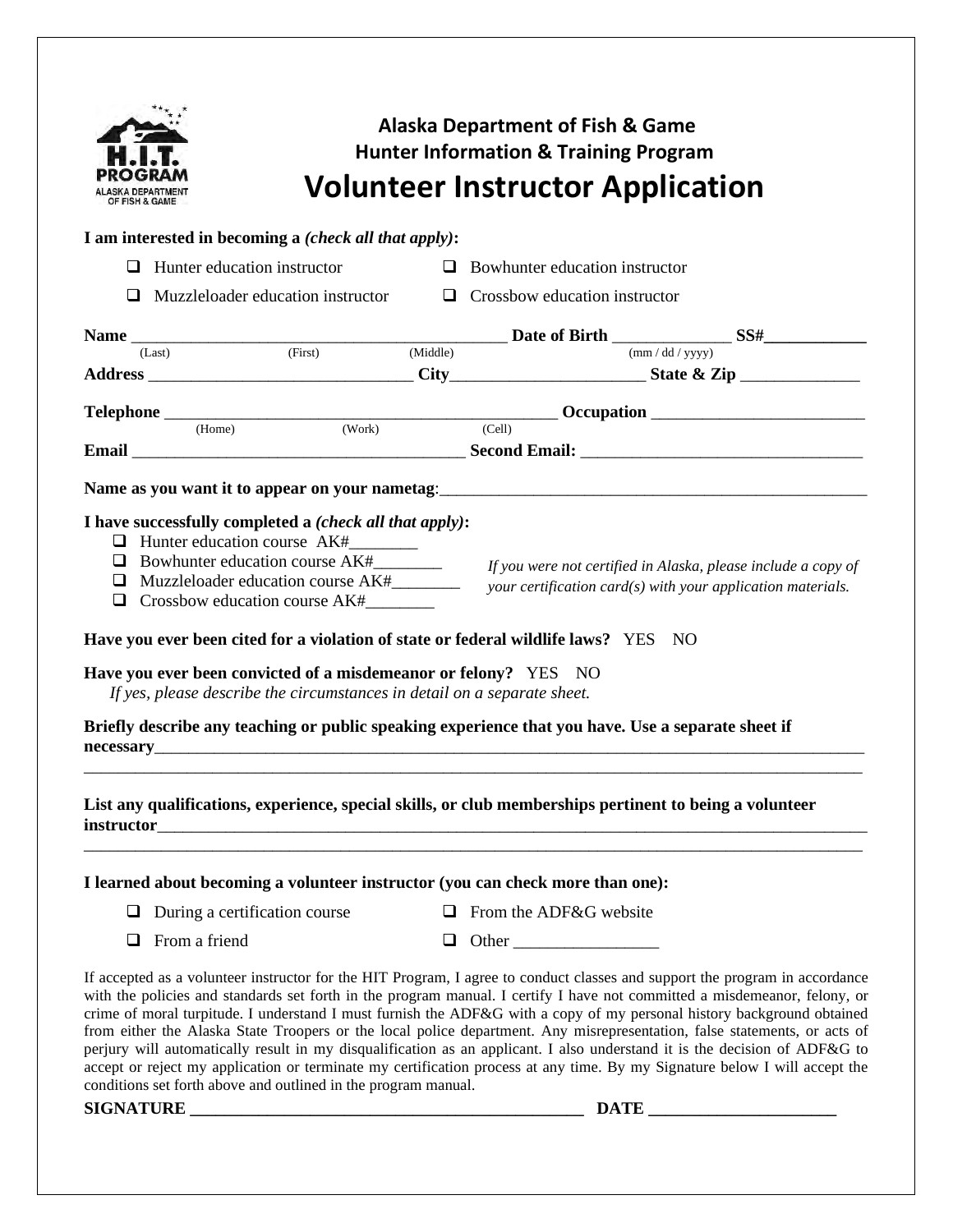#### VOLUNTEER QUALIFICATION INQUIRY **FIREARM POSSESSION**

The activities in which you have volunteered to participate require or permit you to possess or use ammunition or a firearm. Therefore, before you may participate in this Fish and Game project, you are required to complete this Qualification Inquiry - Firearm Possession form and deliver it to your project supervisor to be attached to your Volunteer Agreement.

In completing this form, you are advised of the following:

- a) You are directed to complete this form. Failure to reply fully and truthfully will result in your restriction from the project.
- b) Neither your answers nor any evidence gained by reason of your answers can be used against you in any criminal prosecution for a violation of Title 18, United States Code, Section  $922(g)(9)$ . However, the answers you furnish and any information or evidence resulting therefrom may be used against you in a prosecution for knowingly and willfully providing false statements or information.
- 1. Have you ever been convicted of a misdemeanor crime of domestic violence within the meaning of 18 U.S.C., Sec. 921(a)(33)(A)?



If your answer to this question is "No," you do not need to provide the information in item 2. You must, however, sign this form certifying that it is true and that you will report any future conviction of a misdemeanor crime of domestic violence within the meaning of 18 U.S.C., Sec. 921(a)(33)(A), and deliver it to your project supervisor.

2. If your answer to question number 1 is "Yes," provide the following information with respect to the conviction(s), sign this form, and refrain from any volunteer activities until a determination on your volunteer status is made.

| Court/Jurisdiction |                                                                                                                      |  |
|--------------------|----------------------------------------------------------------------------------------------------------------------|--|
| Docket/Case Number | <u> 1980 - Jan Samuel Barbara, político establecera e a la propia de la propia de la propia de la propia de la p</u> |  |
| <b>Statute</b>     |                                                                                                                      |  |
| Charge             |                                                                                                                      |  |
| Date Sentenced     |                                                                                                                      |  |
|                    |                                                                                                                      |  |

I hereby certify that all the information provided by me is true, correct, complete, and made in good faith. I understand that false, misleading, or incomplete information provided herein may be grounds for removal from the project, and is also punishable pursuant to federal law, including 18 U.S.C., Sec. 1001, and under Alaska State law as unsworn falsification (AS 11.56.210). I agree that I will immediately report any future conviction of a misdemeanor crime of domestic violence within the meaning of 18 U.S.C., Sec.  $921(a)(33)(A)$  to my project supervisor. I understand that failure to provide such a report is grounds for removal from the project.

*Name (Print or type):* 

*Signature:*  $\qquad \qquad$  Date:

*(Or parent of minor volunteer)*

Volunteer for ADF&G Division of Wildlife Conservation, Statewide Programs, Hunter Information and Training Program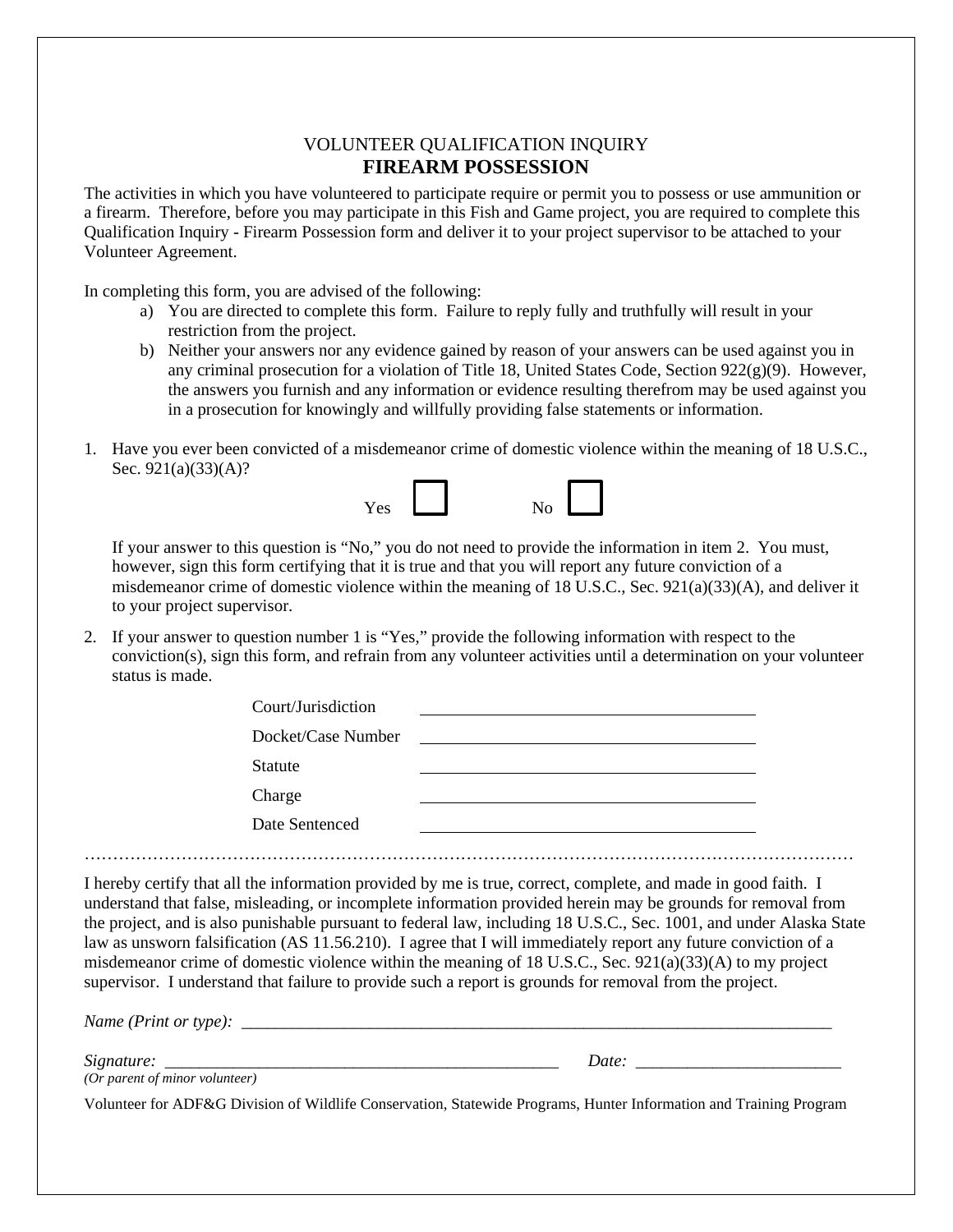|                                                                                                                                                             | <b>STATE OF ALASKA</b>                                                                                                             |  |  |  |
|-------------------------------------------------------------------------------------------------------------------------------------------------------------|------------------------------------------------------------------------------------------------------------------------------------|--|--|--|
| DEPARTMENT OF PUBLIC SAFETY                                                                                                                                 |                                                                                                                                    |  |  |  |
| <b>REQUEST FOR CRIMINAL JUSTICE INFORMATION</b>                                                                                                             |                                                                                                                                    |  |  |  |
|                                                                                                                                                             | From the Alaska Criminal History Record Repository                                                                                 |  |  |  |
|                                                                                                                                                             | Original forms must be submitted to:                                                                                               |  |  |  |
|                                                                                                                                                             | <b>Criminal Records and Identification Bureau</b>                                                                                  |  |  |  |
|                                                                                                                                                             | 5700 E. Tudor Road, Anchorage, AK 99507                                                                                            |  |  |  |
|                                                                                                                                                             | Telephone: (907) 269-5767 Fax: (907) 269-5091                                                                                      |  |  |  |
|                                                                                                                                                             | Include fee: \$20 single copy, \$5 each additional copy                                                                            |  |  |  |
|                                                                                                                                                             | Check or money order must be made payable to 'State of Alaska'                                                                     |  |  |  |
|                                                                                                                                                             |                                                                                                                                    |  |  |  |
| Type of information being requested (from the record subject): (Choose ONE)                                                                                 |                                                                                                                                    |  |  |  |
| 1. Criminal Justice Information available only to the SUBJECT<br>• This report includes all criminal charges and dispositions, including any sealed record. |                                                                                                                                    |  |  |  |
| $\blacksquare$ If the record subject has a sealed record this box MUST be checked $\Box$                                                                    |                                                                                                                                    |  |  |  |
|                                                                                                                                                             |                                                                                                                                    |  |  |  |
| 2. Criminal Justice Information available to ANY PERSON for ANY PURPOSE<br>$\mathbf{r}$                                                                     |                                                                                                                                    |  |  |  |
|                                                                                                                                                             | " This report includes current/open criminal charges and charges that resulted in conviction, excluding sealed records.            |  |  |  |
|                                                                                                                                                             |                                                                                                                                    |  |  |  |
| X<br>3. Criminal Justice Information available to an <b>INTERESTED PERSON</b>                                                                               |                                                                                                                                    |  |  |  |
| This report includes all criminal charges and dispositions, excluding sealed records<br>*Also requesting my Fish & Wildlife Violations report               |                                                                                                                                    |  |  |  |
| A check or money order payable to the State of Alaska in the amount of \$20 must accompany this request. Additional copies, if                              |                                                                                                                                    |  |  |  |
| requested at the time of this request, may be obtained for an additional \$5 per copy. State agencies with a Reimbursable Services                          |                                                                                                                                    |  |  |  |
|                                                                                                                                                             | Agreement (RSA) in place may fax the appropriate forms. All other requests must be submitted via U.S. Postal Service or in person. |  |  |  |
|                                                                                                                                                             |                                                                                                                                    |  |  |  |
|                                                                                                                                                             |                                                                                                                                    |  |  |  |
|                                                                                                                                                             |                                                                                                                                    |  |  |  |
|                                                                                                                                                             |                                                                                                                                    |  |  |  |
|                                                                                                                                                             |                                                                                                                                    |  |  |  |
|                                                                                                                                                             |                                                                                                                                    |  |  |  |
|                                                                                                                                                             |                                                                                                                                    |  |  |  |
| Date of Birth:                                                                                                                                              | Sex: □-Male □Female Soc Sec No. _                                                                                                  |  |  |  |
|                                                                                                                                                             |                                                                                                                                    |  |  |  |
|                                                                                                                                                             |                                                                                                                                    |  |  |  |
| <b>MAILING ADDRESS TO SEND REPORT:</b>                                                                                                                      |                                                                                                                                    |  |  |  |
|                                                                                                                                                             |                                                                                                                                    |  |  |  |
|                                                                                                                                                             |                                                                                                                                    |  |  |  |
|                                                                                                                                                             | Mailing Address: Lawrence Committee Committee Committee Committee Committee Committee Committee Committee Comm                     |  |  |  |
|                                                                                                                                                             |                                                                                                                                    |  |  |  |
| City/State/Zip:<br>*Please send a receipt along with the reports                                                                                            |                                                                                                                                    |  |  |  |
| If you would like the record faxed to you, provide a Fax Number:                                                                                            |                                                                                                                                    |  |  |  |
|                                                                                                                                                             |                                                                                                                                    |  |  |  |
| Unsworn Falsification Statement (Your request will not be processed if you do not sign this statement.)                                                     |                                                                                                                                    |  |  |  |
|                                                                                                                                                             | I certify under penalty of unsworn falsification (AS 11.56.210) that the information I am supplying on and with                    |  |  |  |
| this form is true and correct.                                                                                                                              |                                                                                                                                    |  |  |  |
| <b>Record Subject's Signature</b>                                                                                                                           | <b>Date</b>                                                                                                                        |  |  |  |
|                                                                                                                                                             |                                                                                                                                    |  |  |  |